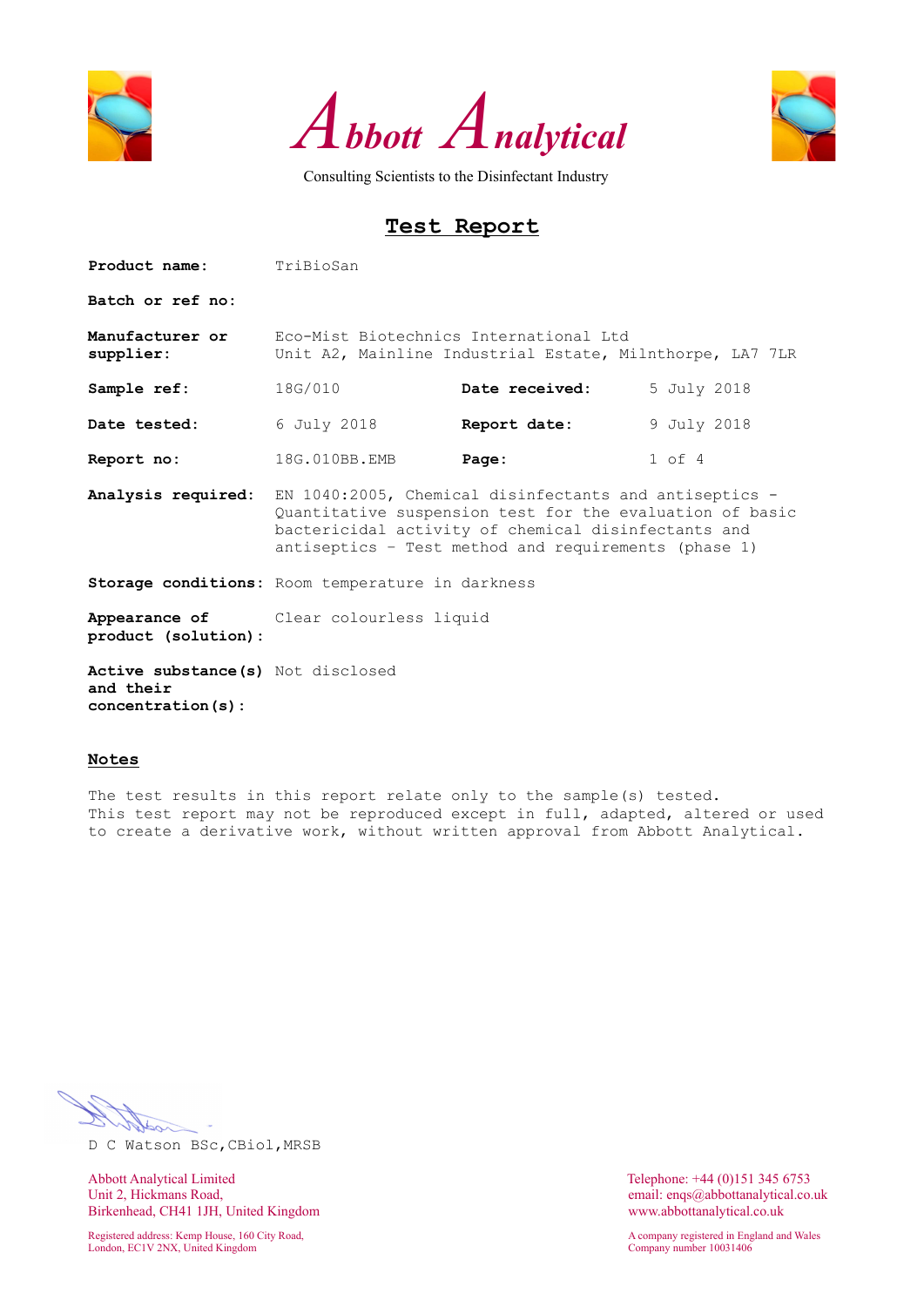





| Report no: 18G.010BB.EMB            | Date: 9 July 2018<br><b>Page:</b> $2$ of $4$                                             |
|-------------------------------------|------------------------------------------------------------------------------------------|
| Experimental conditions             |                                                                                          |
| Concentration(s) of product tested: | Neat <sup>1</sup>                                                                        |
| Product diluent:                    | N/A                                                                                      |
| Test $organism(s)$ :                | Pseudomonas aeruginosa (DSM 939)<br>Staphylococcus aureus (DSM 799)                      |
| Contact $time(s)$ :                 | $5 min \pm 10 s$                                                                         |
| Test temperature:                   | 20 °C $\pm$ 1 °C                                                                         |
| Test conditions:                    | N/A                                                                                      |
| Interfering substance:              | None                                                                                     |
| Method:                             | Dilution-neutralisation                                                                  |
| Neutralising solution:              | 30 $q/l$ Polysorbate 80 + 3 $q/l$ Lecithin +<br>1 $q/l$ L-histidine + 1 $q/l$ L-cysteine |
| Incubation temperature:             | $36 °C \pm 1 °C$                                                                         |

#### **Remarks**

1) Products can only be tested at a concentration of 80 % or less as some dilution is always produced by adding the test organisms and interfering substance.

# **Conclusion**

When tested neat this sample of TriBioSan meets the requirements of EN 1040:2005 for bactericidal activity in 5 minutes at 20 °C, against both of the referenced strains of *Pseudomonas aeruginosa* and *Staphylococcus aureus*.

D C Watson BSc,CBiol,MRSB

Abbott Analytical Limited Telephone: +44 (0)151 345 6753<br>
Unit 2, Hickmans Road, email: engs@abbottanalytical.co. Birkenhead, CH41 1JH, United Kingdom www.abbottanalytical.co.uk

Registered address: Kemp House, 160 City Road, A company registered in England and Wales London, EC1V 2NX, United Kingdom Company number 10031406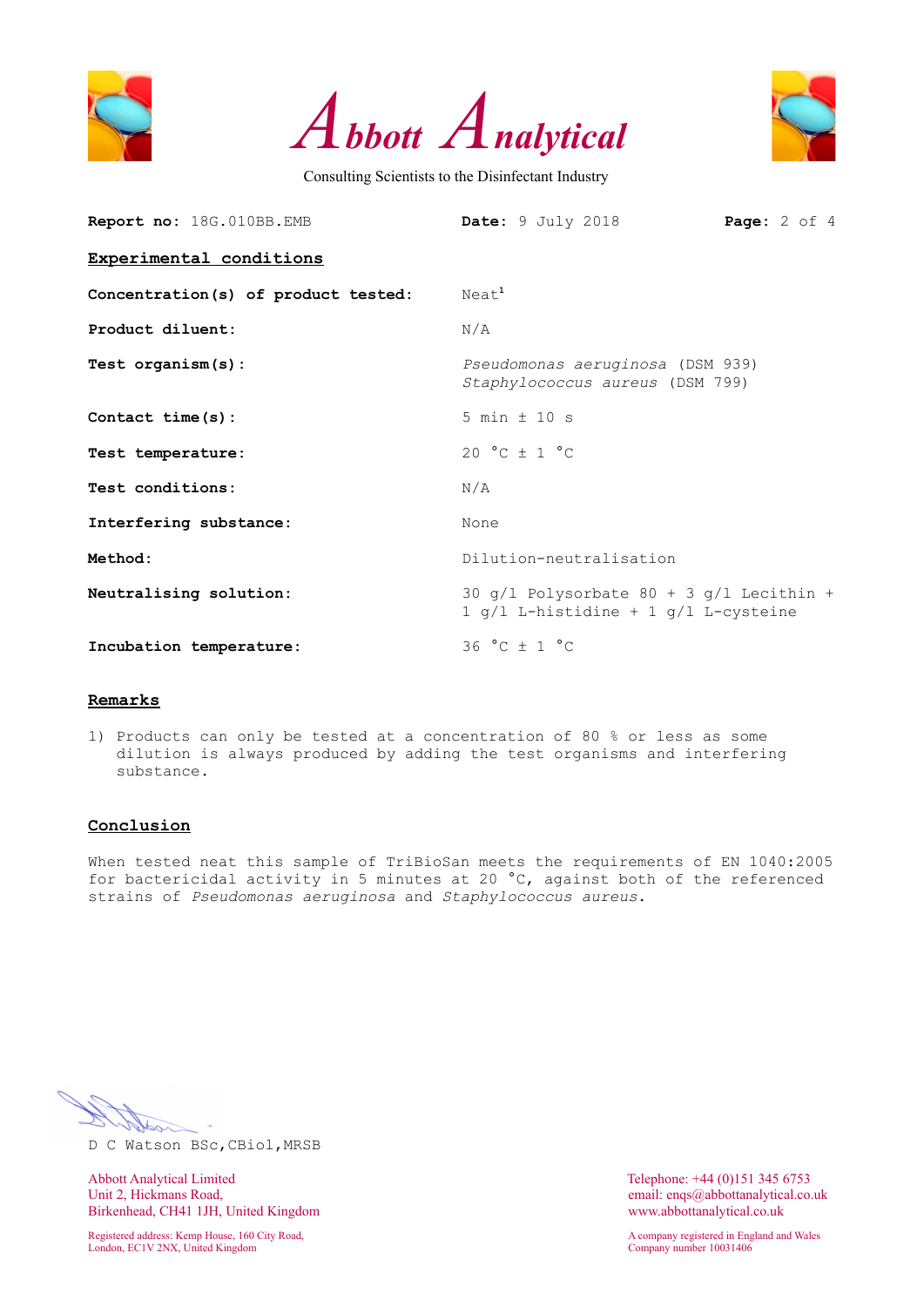





**Report no:** 18G.010BB.EMB **Date:** 9 July 2018 **Page:** 3 of 4

# **Results:** *Pseudomonas aeruginosa* **(DSM 939)**

## **Validation and controls:**

|                                                       | Validation<br>Experimental  |       |              |                                                                                                                                                                                                          | Neutralizer or                                                      |              |           | Method validation $(C)$ |              |           |       |
|-------------------------------------------------------|-----------------------------|-------|--------------|----------------------------------------------------------------------------------------------------------------------------------------------------------------------------------------------------------|---------------------------------------------------------------------|--------------|-----------|-------------------------|--------------|-----------|-------|
|                                                       | $ {\rm suspension~}(Nv_0) $ |       |              |                                                                                                                                                                                                          | conditions control (A)  filtration control (B)  Product conc.: Neat |              |           |                         |              |           |       |
| Vc1                                                   | 74                          | $x =$ | Vc1          | 69                                                                                                                                                                                                       | $\nu =$                                                             | Vc1          | 72        | $\nu =$                 | Vc1          | 69        | $x =$ |
| Vc2                                                   |                             | 72.5  | Vc2          | 73                                                                                                                                                                                                       | 71                                                                  | Vc2          | 70        |                         | Vc2          | 69        | 69    |
| $ 30 \le \overline{x}$ (Nv <sub>o</sub> ) $\le 160$ ? |                             |       |              | $\overline{x}$ (A) $\geq$ 0.5 x $\overline{x}$ (Nv <sub>o</sub> )? $\overline{x}$ (B) $\geq$ 0.5 x $\overline{x}$ (Nv <sub>o</sub> )? $\overline{x}$ (C) $\geq$ 0.5 x $\overline{x}$ (Nv <sub>o</sub> )? |                                                                     |              |           |                         |              |           |       |
| <b>X</b> ves                                          | $\Box$ no                   |       | <b>X</b> ves | $\Box$ no                                                                                                                                                                                                |                                                                     | <b>X</b> ves | $\Box$ no |                         | <b>X</b> ves | $\Box$ no |       |

| <b>Test suspension:</b> | N                   | Vc1             | Vc2 | $\vert x (wm) = 3.55 \times 10^{8}$ ; lg N = 8.55 |              |           |
|-------------------------|---------------------|-----------------|-----|---------------------------------------------------|--------------|-----------|
| $(N \text{ and } N_o)$  | $10 - 6$            | >330            |     | $>330$ $N_o = N/10$ ; lg $N_o = 7.55$             |              |           |
|                         | $10 - 7$            | $\overline{34}$ |     | 37   7.17 $\leq$ 1q $N_o \leq$ 7.70 ?             | <b>X</b> ves | $\Box$ no |
|                         | Control of weighted |                 |     | $\vert$ Ouotient = N/A                            |              |           |
|                         | $mean$ counts $(N)$ |                 |     | Between 5 and 15 ?                                | $\Box$ ves   | $\Box$ no |
|                         |                     |                 |     |                                                   |              |           |

| Test: | Product    | 'Contact | Vc1 | Vc2 | $Na =$          | $1\alpha$ Na = | $\log R =$                             | IStatus |
|-------|------------|----------|-----|-----|-----------------|----------------|----------------------------------------|---------|
|       | test conc. | Itime    |     |     | $(x \times 10)$ |                | $\left( \ln N_{o} - \ln N_{a} \right)$ |         |
|       | Neat       | 5 min    |     |     | . 140           | 2.15           | > 5.40                                 | PASS    |

D C Watson BSc,CBiol,MRSB

Abbott Analytical Limited<br>
Unit 2, Hickmans Road,<br>
Unit 2, Hickmans Road,<br>
Conservation of the Maria Conservation of the Maria Conservation of the Maria Conservation of the Maria Conservation of the Maria Conservation of t Birkenhead, CH41 1JH, United Kingdom www.abbottanalytical.co.uk

Registered address: Kemp House, 160 City Road, and Males and Males and Males and Males and Males and Wales and Wales and Wales and Wales and Wales and Wales and Wales and Wales and Wales and Wales and Wales and Wales and M London, EC1V 2NX, United Kingdom Company number 10031406